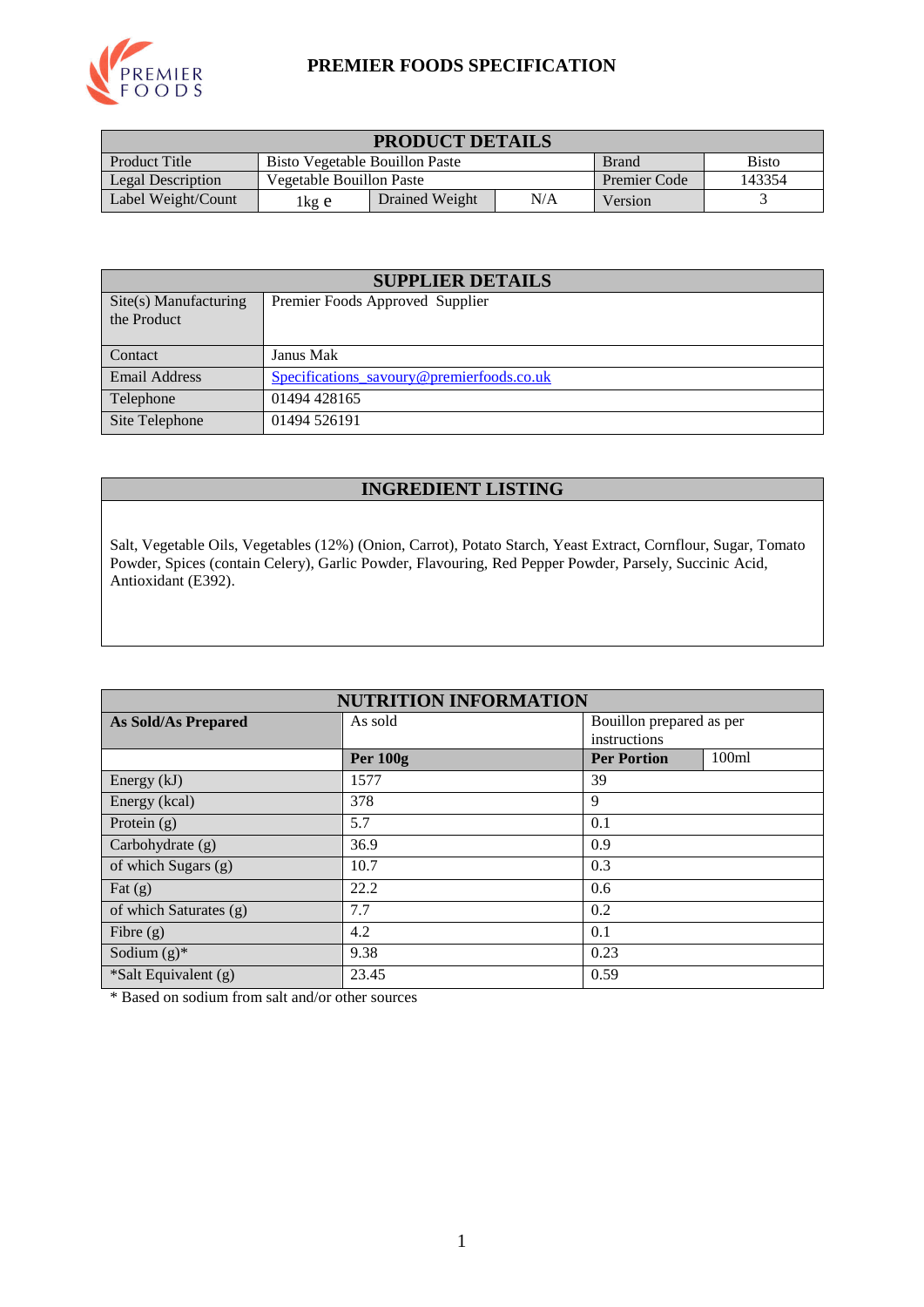

#### **PREMIER FOODS SPECIFICATION**

| <b>PRODUCT DETAILS</b>                                                                 |                          |                |              |         |  |
|----------------------------------------------------------------------------------------|--------------------------|----------------|--------------|---------|--|
| <b>Product Title</b><br><b>Bisto</b><br>Bisto Vegetable Bouillon Paste<br><b>Brand</b> |                          |                |              |         |  |
| Legal Description                                                                      | Vegetable Bouillon Paste |                | Premier Code | 143354  |  |
| Label Weight/Count                                                                     | 1kg e                    | Drained Weight | N/A          | Version |  |

| <b>ALLERGEN INFORMATION</b>          |                               |                               |  |  |  |
|--------------------------------------|-------------------------------|-------------------------------|--|--|--|
|                                      | <b>Contains / May Contain</b> | <b>Additional Information</b> |  |  |  |
| Peanuts                              | No                            |                               |  |  |  |
| <b>Nuts</b>                          | No                            |                               |  |  |  |
| Sesame                               | No                            |                               |  |  |  |
| Cereals containing Gluten            | N <sub>o</sub>                |                               |  |  |  |
| Eggs                                 | No                            |                               |  |  |  |
| Milk                                 | N <sub>0</sub>                |                               |  |  |  |
| Fish                                 | No                            |                               |  |  |  |
| Molluscs                             | No                            |                               |  |  |  |
| Crustacea                            | No                            |                               |  |  |  |
| Soya                                 | No                            |                               |  |  |  |
| <b>Sulphur Dioxide and Sulphites</b> | No                            |                               |  |  |  |
| Celery                               | Yes                           | Spices                        |  |  |  |
| Mustard                              | N <sub>o</sub>                |                               |  |  |  |
| Lupin                                | N <sub>0</sub>                |                               |  |  |  |

**Note:** The information contained above relates to the presence/absence of ingredients in the product and is not a guarantee of total absence where presence is due to adventitious contamination within the supply chain

| <b>SUITABILITY</b>           |                    |                               |  |  |  |
|------------------------------|--------------------|-------------------------------|--|--|--|
|                              | <b>Suitability</b> | <b>Additional Information</b> |  |  |  |
| Suitable for Vegan Diet      | Yes                |                               |  |  |  |
| Suitable for Vegetarian Diet | Yes                |                               |  |  |  |
| Suitable for Halal Diet      | No                 | Not certified                 |  |  |  |
| Suitable for Kosher Diet     | No                 | Not certified                 |  |  |  |
|                              |                    |                               |  |  |  |
| Is the product organic?      | No                 |                               |  |  |  |

**Note:** The information contained above relates to the suitability based on the presence/absence of ingredients in the product and is not a guarantee of total absence where presence is due to adventitious contamination within the supply chain